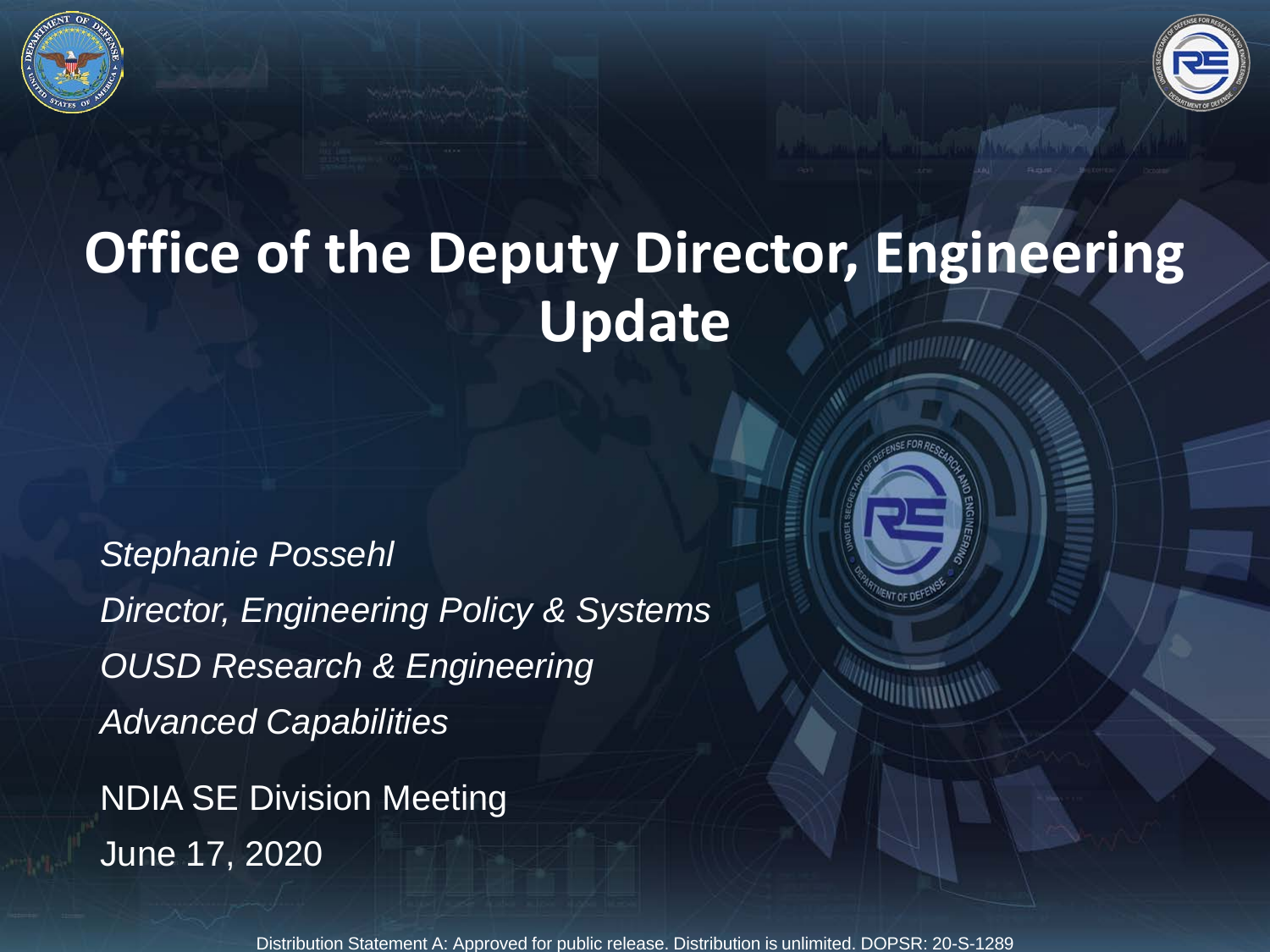

# **National Defense Strategy Lines of Effort**



- Build a More Lethal Force
- **Strengthen Alliances and Attract** New Partners
- Change the Way We Do Business







"A more lethal force, strong alliances and partnerships, American technological innovation, and a culture of performance will generate decisive and sustained U.S. military advantages." - National Defense Strategy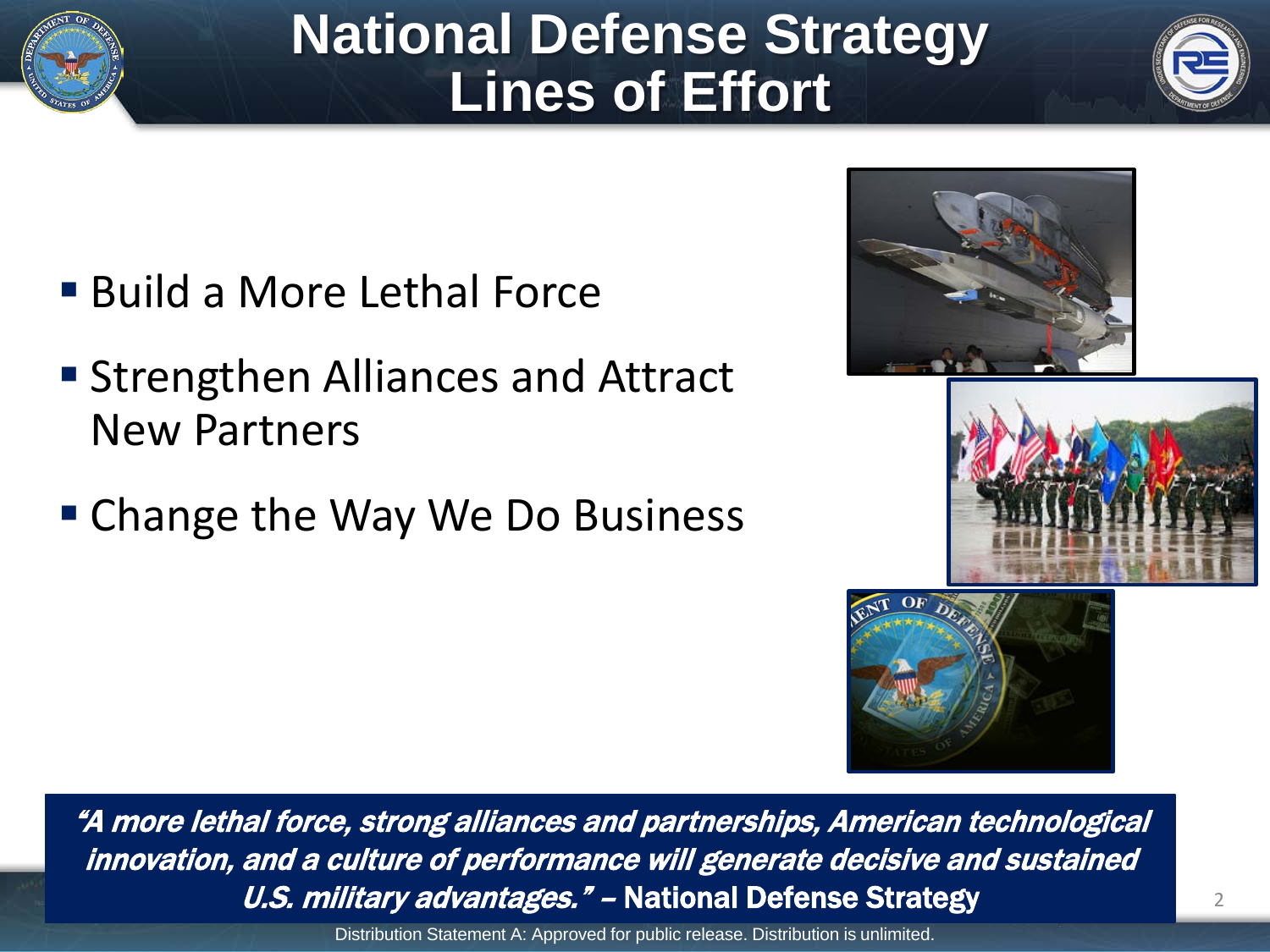

# **USD(R&E) Mission**



## **Ensure Technological Superiority** for the U.S. Military

- Set the technical direction for the Department of Defense (DoD)
- Champion and pursue new capabilities, concepts, and prototyping activities throughout the DoD research and development enterprise

## **E** Bolster Modernization

- Pilot new acquisition pathways and concepts of operation
- Accelerate capabilities to the Warfighter







*"Our mission is to ensure that we, if necessary, reestablish and then maintain our technical advantage."*  – Under Secretary Griffin, April 2018

Distribution Statement A: Approved for public release. Distribution is unlimited.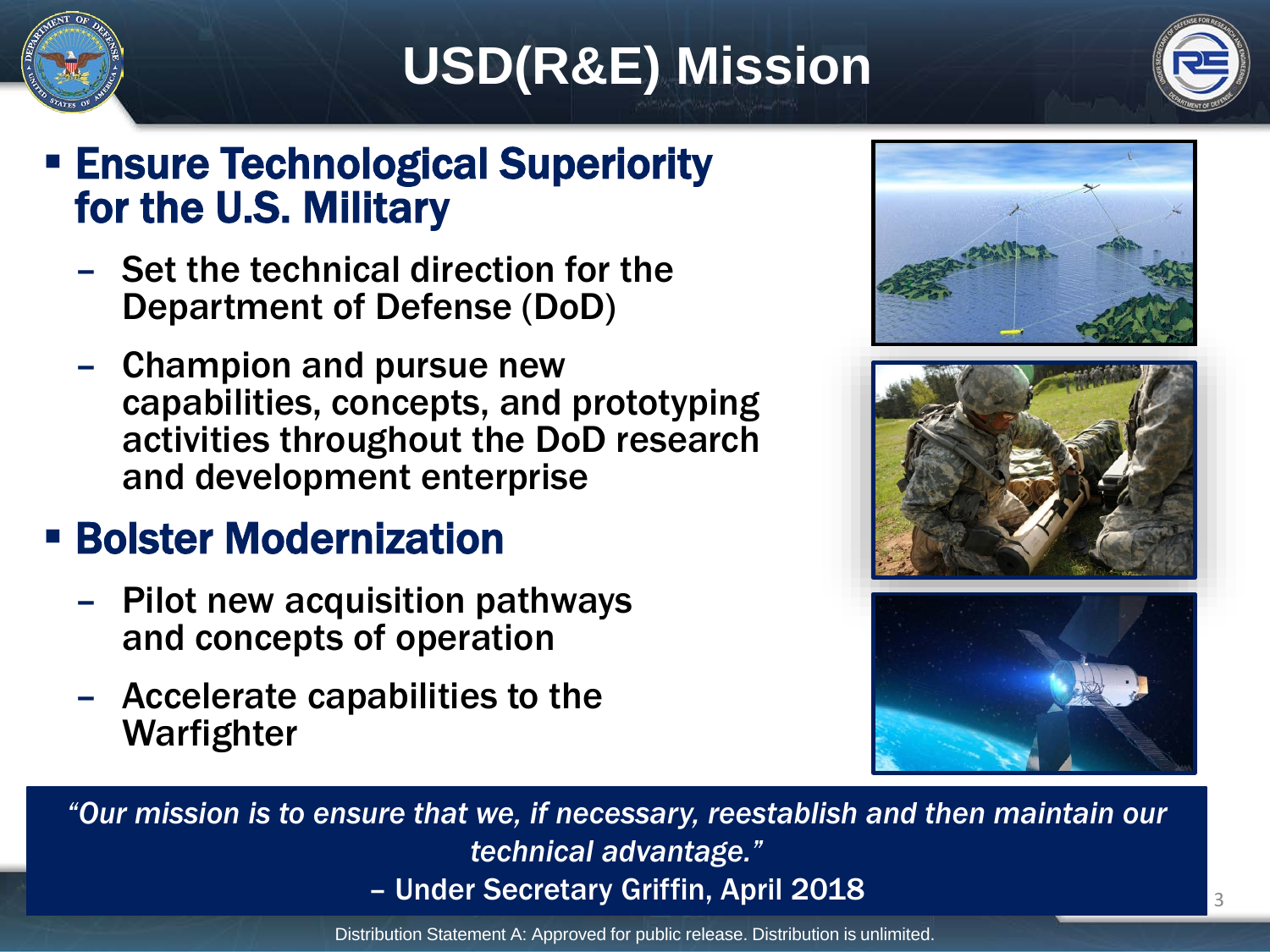



"We cannot expect success fighting tomorrow's conflicts with yesterday's weapons or equipment." – National Defense Strategy

- 5G
- Autonomy
- Biotechnology
- Cyber
- Directed Energy
- Fully Networked Command, Control, and Communications
- Hypersonics
- Machine Learning / Artificial Intelligence
- Microelectronics
- Quantum Science
- Space

For each modernization priority, a Portfolio Manager (Assistant Director) is responsible for establishing the DoD-wide, mission-focused strategy and execution plan.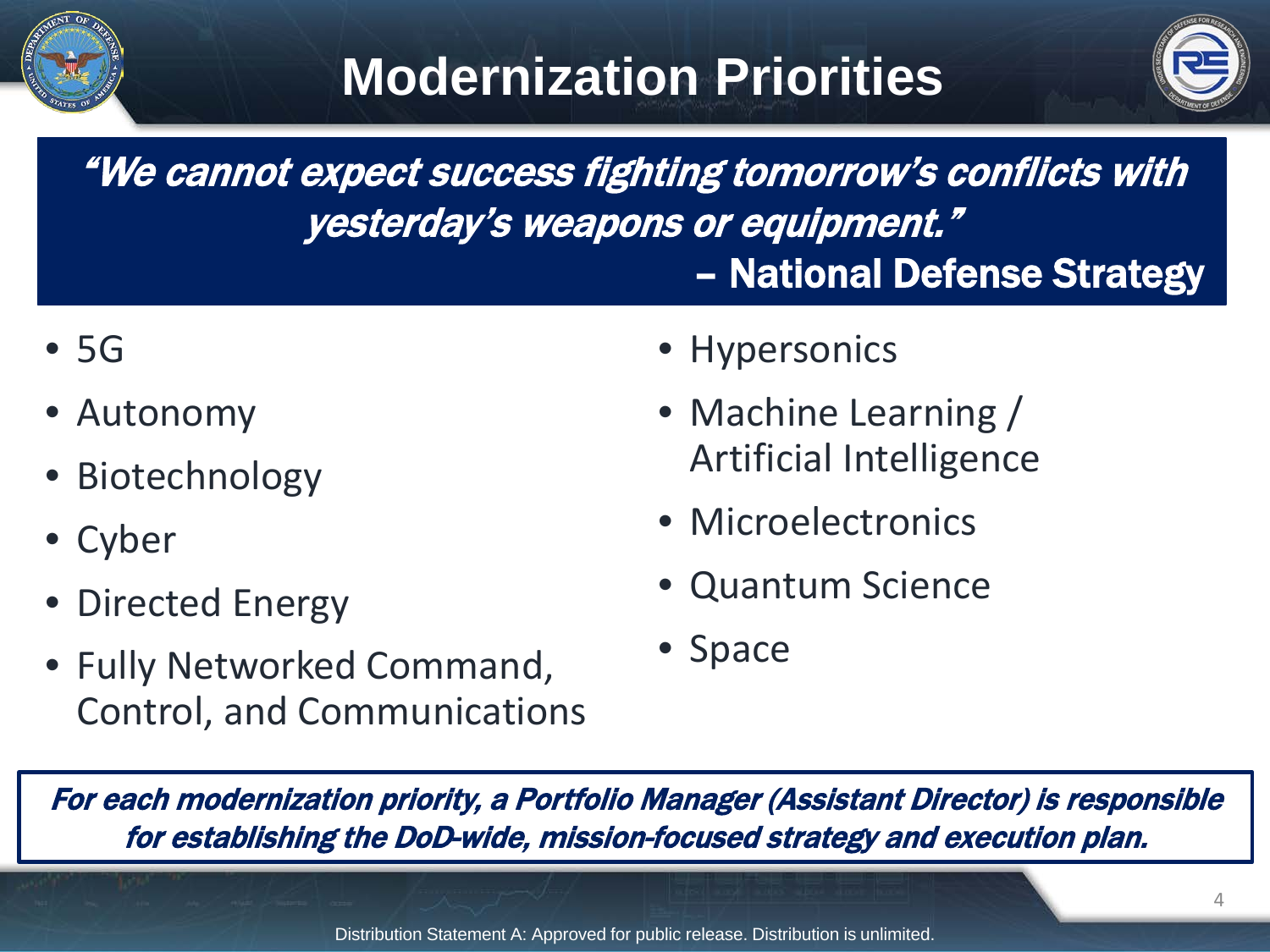# **OUSD(R&E) Organization**





Distribution Statement A: Approved for public release. Distribution is unlimited..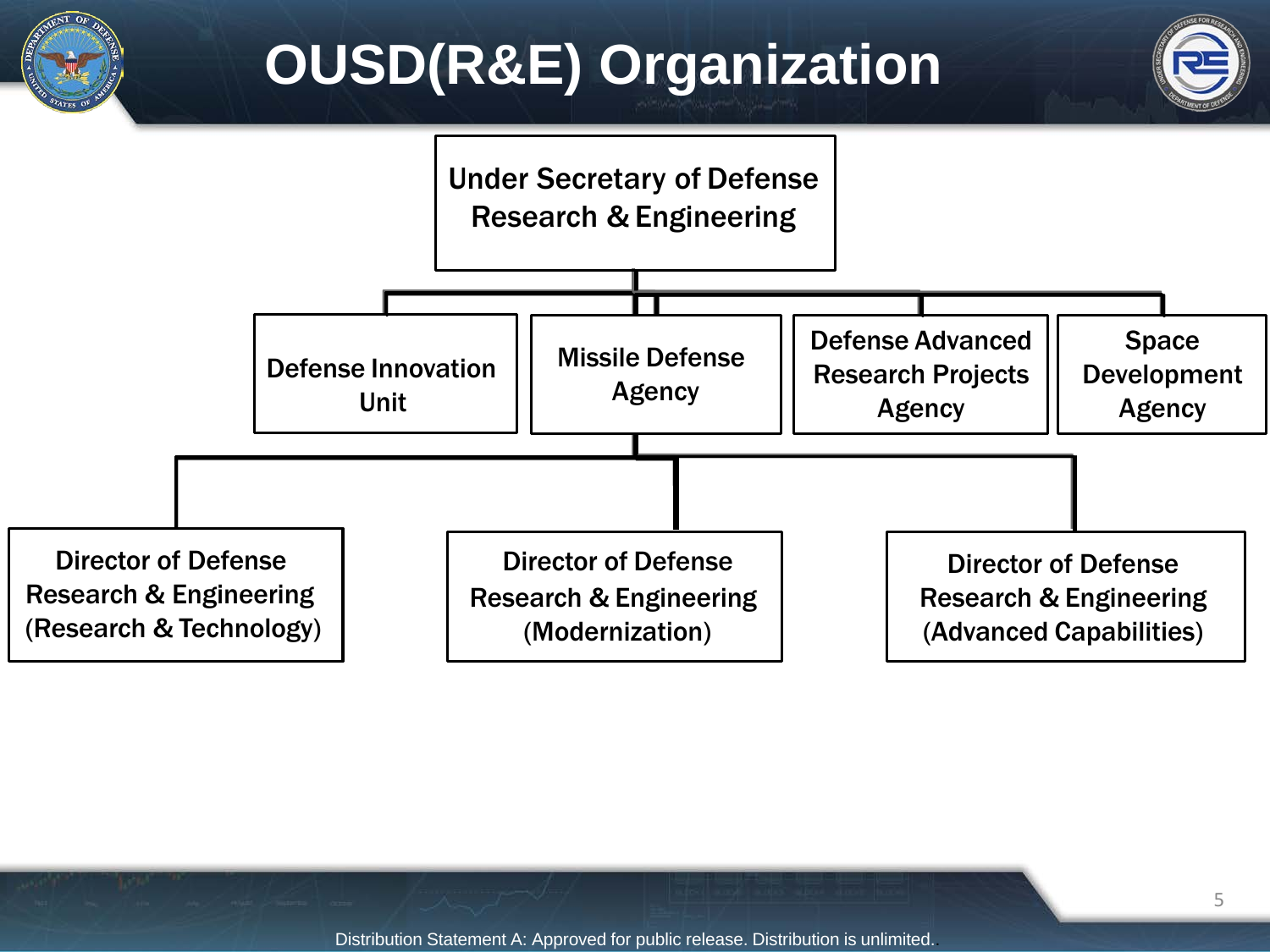**Advanced Capabilities/Engineering Organization**





Distribution Statement A: Approved for public release. Distribution is unlimited.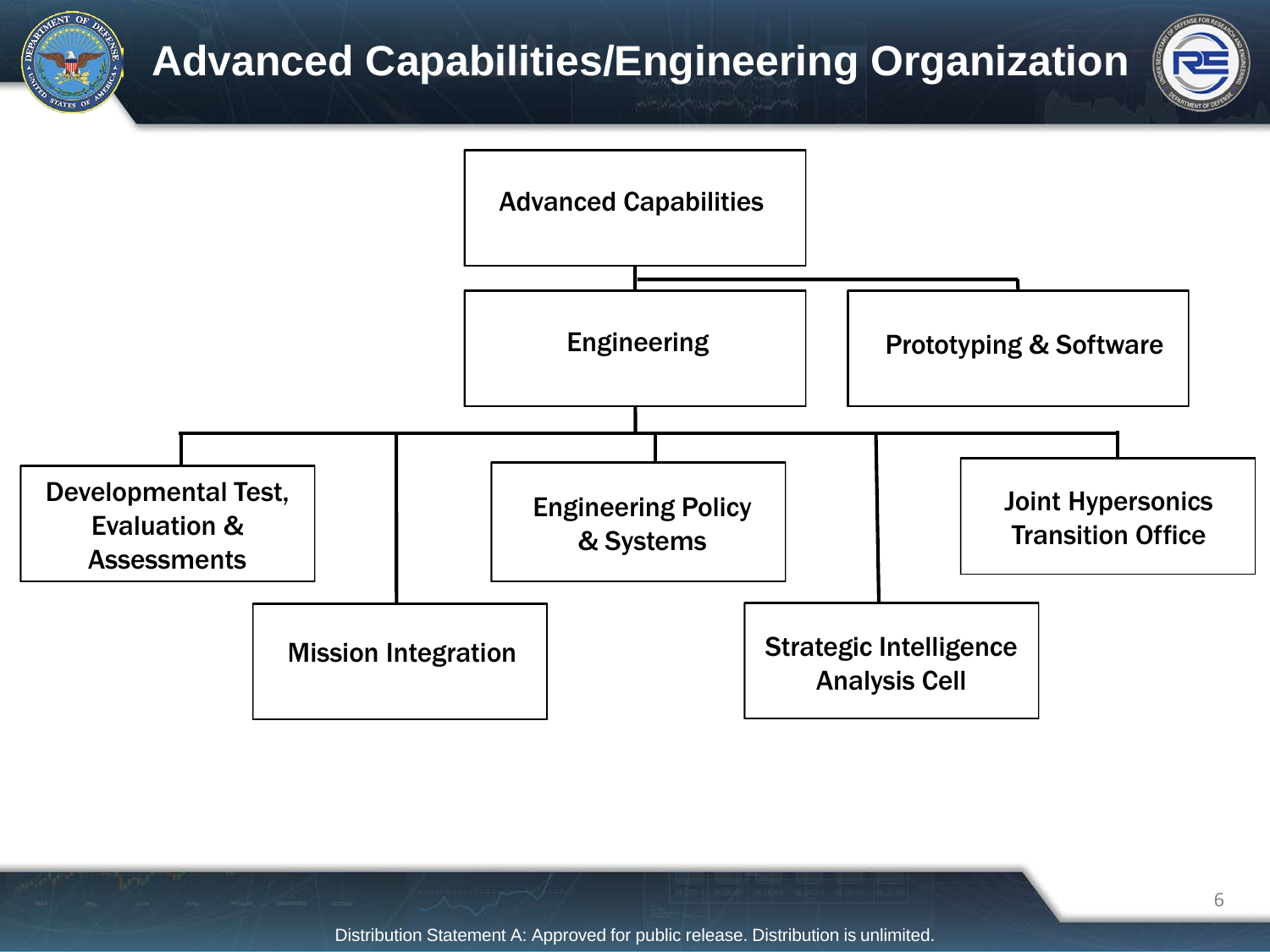

## **Engineering – FY2020 Plans**



## **Balancing Priorities**

- Independent Technical Risk Assessments (ITRAs)
- Mission Engineering Support
- ACAT ID Program Engagement

## **Engineering Policy and Implementation**

- DoDI 5000.02 Engineering Policy rewrite
- Collaborate with A&S and Services to share technical innovations and best practices across programs

## **Engineering Focus Areas:**

- Digital Engineering
- Mission Engineering
- Modular Open Systems Approach (MOSA)